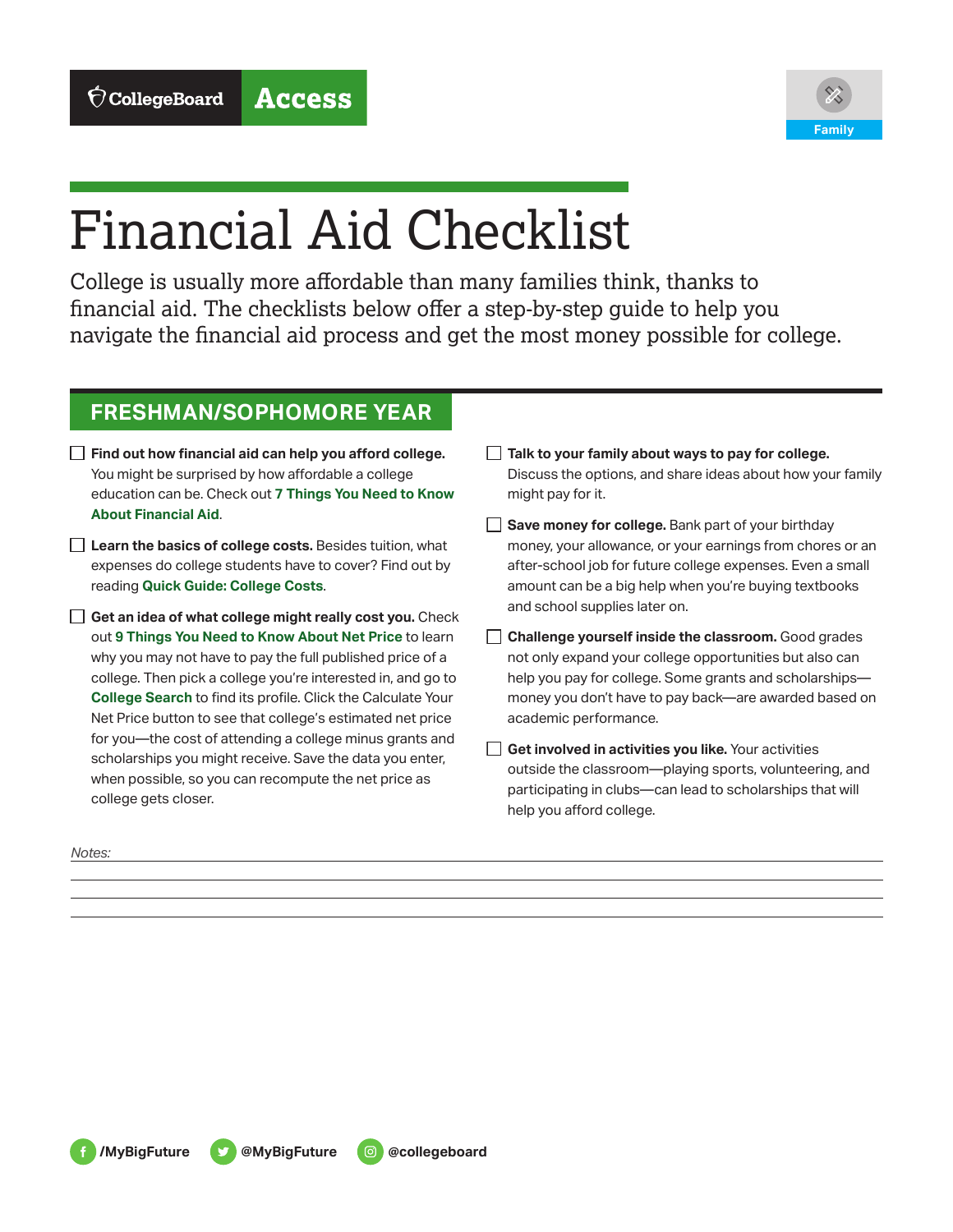### **JUNIOR YEAR: SUMMER/FALL**

- **Take an inventory of your interests and passions.** Scholarships are based not only on academic achievement. Many scholarships award money for college based on a student's activities, talents, background, and intended major.
- **Research the various types of financial aid.** Find out the difference between a grant and a loan, the way work-study can help with college costs, and more. Read **Financial Aid Can Help You Afford College**.
- **Continue talking with your family about paying for college.** Start planning your financial strategy. Most families use a combination of savings, current income, and loans to pay their share of tuition and other costs.
- **Take the PSAT/NMSQT**® **.** Juniors who take the PSAT/NMSQT, which is given in October, are automatically entered into the National Merit® Scholarship Program. Organizations such as the American Indian Graduate Center, Asian & Pacific Islander American Scholarship Fund, Hispanic Scholarship Fund, Jack Kent Cooke Foundation, and United Negro College Fund use the

*Notes:*

PSAT/NMSQT and PSAT™ 10 to identify students for scholarships.

- **Learn the difference between sticker price and net price.** A college's sticker price is its full published cost, while the net price is the cost of attending a college minus grants and scholarships you receive. Knowing the difference will help you understand why most students pay less than full price for college. Read **Focus on Net Price, Not Sticker Price** to learn more.
- **Get perspectives and tips from people who know.**  Visit the **Video Gallery** to watch short videos of college students and education professionals talking about paying for college.
- **Think about getting college credit while you're still in high school.** Consider taking Advanced Placement® Program (AP® ) classes and exams, which can count for college credit, placement, or both, and may help you save money. Read **Getting College Credit Before College** to learn more about AP and other college-level courses.

# **JUNIOR YEAR: WINTER/SPRING**

- **Keep looking up colleges' estimated net prices**—net price calculators get updated every year. Pick a college you're interested in, and go to **College Search** to find its profile. Click Calculate Your Net Price to see that college's estimated net price for you—the cost of attending a college minus the grants and scholarships you might receive.
- **Start researching scholarship opportunities.** Scholarships are free money; that is, unlike student loans, they don't have to be paid back. Use the College Board **Scholarship Search** tool to find scholarships you might qualify for.
- **Opt in to the College Board Opportunity Scholarships at cb.org/opportunity**. You can earn scholarships ranging from \$500 to \$2,000 by completing individual college planning steps. Complete all six steps and you'll be eligible for the \$40,000 scholarship.
- **Get to know the FAFSA.** The Free Application for Federal Student Aid is the key to having access to federal financial

aid. You can find out more about the form at **fafsa.ed.gov**. You can't fill out the FAFSA until after October 1 of your senior year, but you can create your account and get FSA ID to get a head start.

- **Go to a financial aid event.** Many schools host financial aid nights, so students and their families can get information and ask questions.
- $\Box$ **Set aside money from a summer job.** Even a little extra money will help you pay for books and living expenses while in college or enable you to buy some of the things you need to make a smooth transition to college.
- **Gather the documents you'll need to fill out your financial aid applications.** You and your parents will need to gather tax returns, income statements, and lists of assets to prepare to fill out the FAFSA, the CSS Profile™ , and other applications. Read **How to Complete the FAFSA**.

*Notes:*